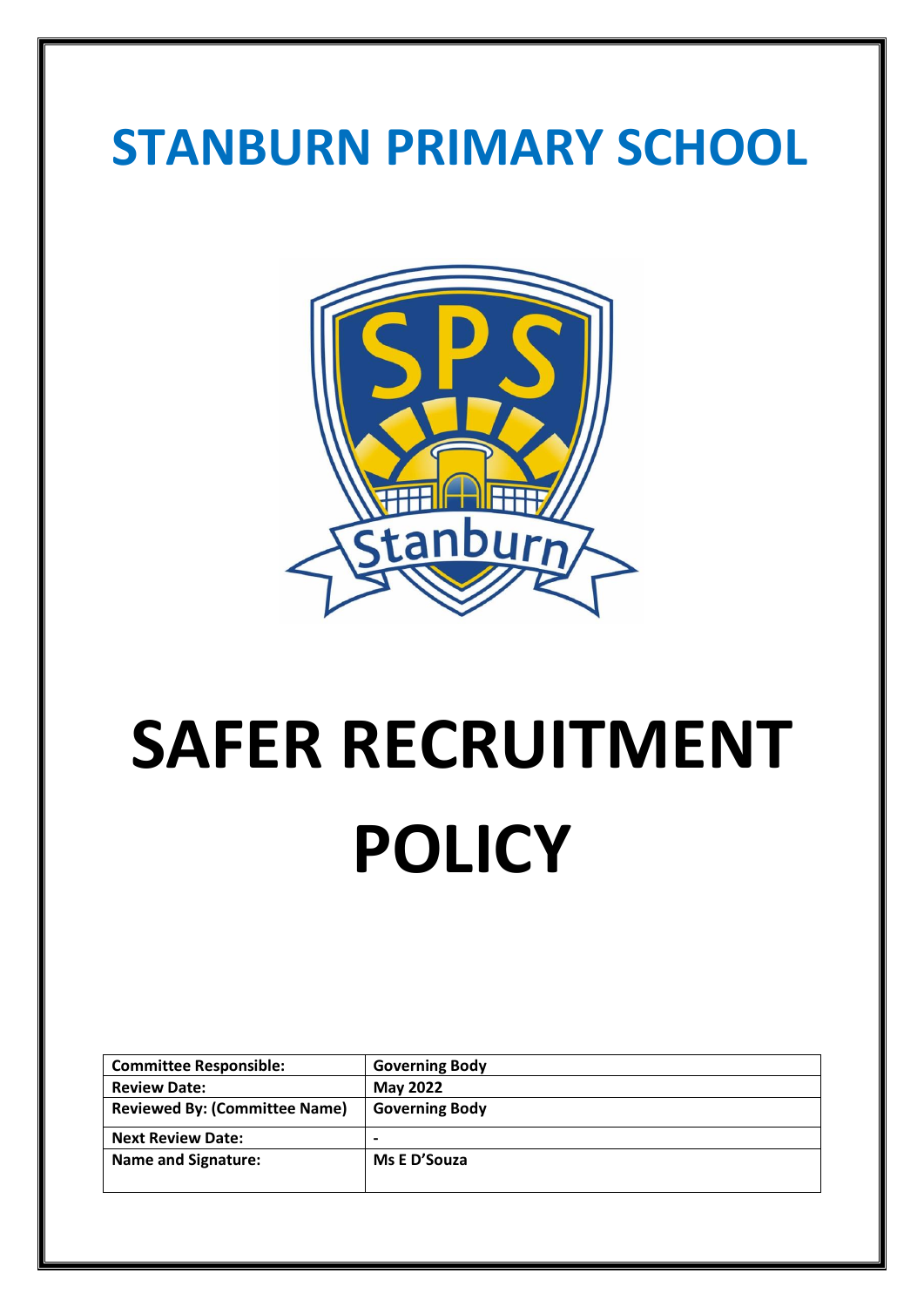### **Safer Recruitment – Guidance for Applicants**

#### **Introduction**

The purpose of this summary is describes the minimum requirements of a recruitment process that aims to:

- attract the best applicants to vacancies;
- deter prospective applicants who are unsuitable for work with children or young people;
- identify and reject applicants who are unsuitable for work with children and young people

#### **Statutory Requirements**

There are some statutory requirements for the appointment of some staff in Children's Services – notably qualified teachers and social workers. These requirements change from time-to-time and must be met.

#### **Identification of Recruiters**

Children's Services will ensure that all interview panel members have received safer recruitment training in recruitment and selection and are aware of safer recruitment practice.

#### **Inviting Applications**

Advertisements for posts – whether in newspapers, journals or on-line – will include the statement:

"This post is subject to an enhanced DBS disclosure."

Prospective applicants will be supplied, as a minimum, with the following:

- job description and person specification;
- Children's Services safer recruitment policy (this document);
- the selection process for the post;
- an application form

All applicants must complete the council application form in full and posted or delivered to the school office.

#### **Shortlisting and References**

Shortlisting of applicants will be checked against the person specification for the post.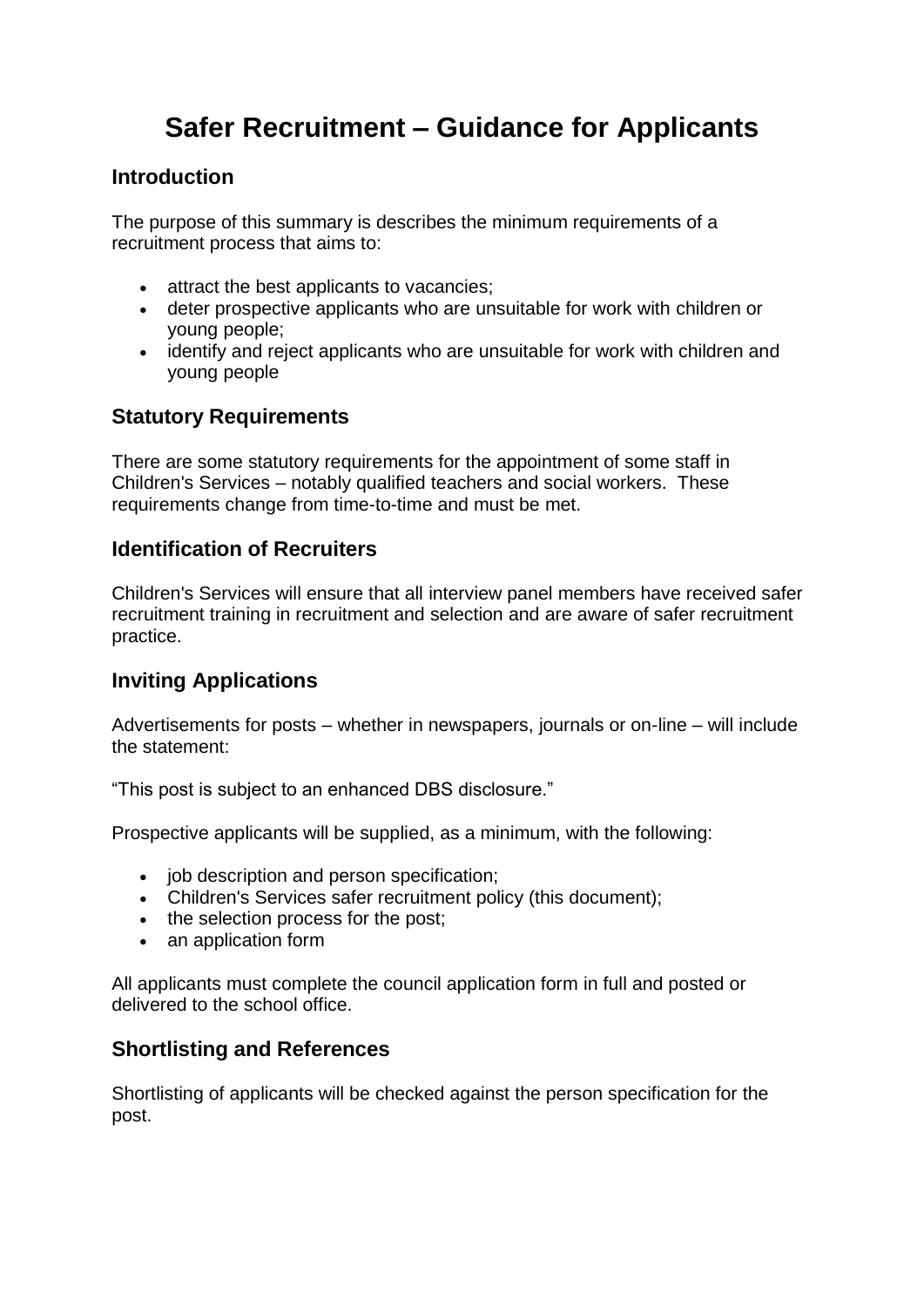References will be taken up as part of the final selection stage, prior to any start date being agreed, so that any discrepancies can be addressed during the selection stage.

References will be sought directly from the referee. References or testimonials provided by the candidate will not be accepted. References will be sought be in writing from the emploving organisation. Referees will be contacted to verify references provided and where necessary, to clarify any anomalies or discrepancies. A detailed written note will be kept of these exchanges. NOTE: references will be verified.

Should applicants only be able to provide personal / character referees consideration will be given to other relevant methods.

Where necessary, previous employers who have not been named as referees will be contacted in order to clarify any anomalies or discrepancies. A detailed written note will be kept of such exchanges.

Referees will always be provided with the job description and person specification for the post, and asked specific questions about:

- the candidate's suitability for working with children and young people:
- any disciplinary warnings, including time-expired warnings, that relate to the safeguarding of children;
- the candidate's suitability for the post.

#### **The Selection Process**

Selection techniques will be determined by the nature and duties of the vacant post, but all vacancies will require an interview of shortlisted candidates.

Interviews will always be face-to-face.

Candidates will always be required:

- to explain satisfactorily any gaps in employment;
- to explain satisfactorily any anomalies or discrepancies in the information available to recruiters;
- to declare any information that is likely to appear on a DBS disclosure;
- to demonstrate their capacity to safeguard and protect the welfare of children and young people.

#### **Employment Checks**

All successful applicants will be required:

- to provide photographic proof of identity
- to complete an online DBS disclosure application, with satisfactory identity proofs, and receive satisfactory clearance